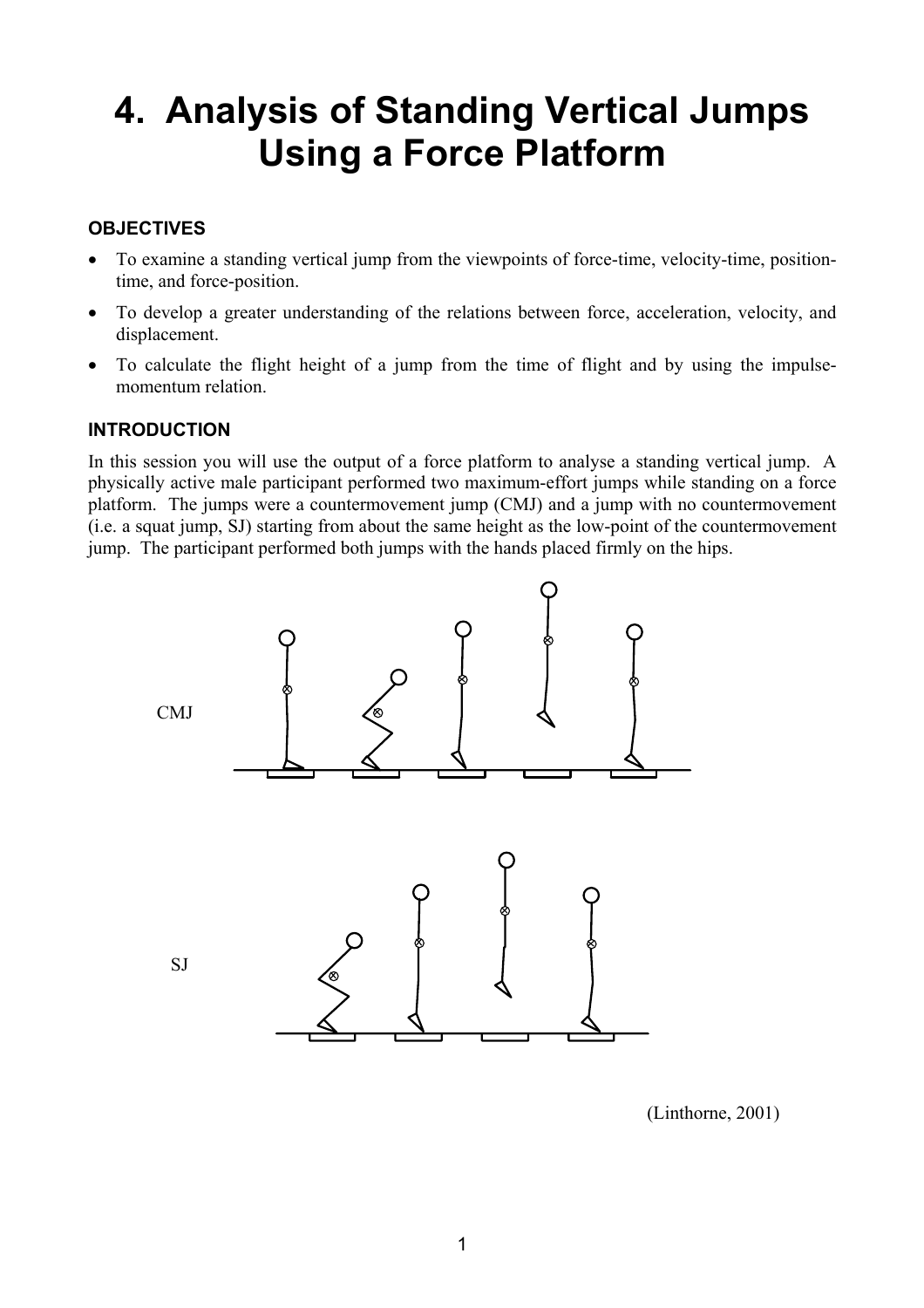# **PROCEDURE**

Go to one of the University computers and log on to the computer in the usual way.

Open a web browser (*Netscape* or *Internet Explorer*) and go to the "Laboratory Items" page on the *Biomechanics of Sport and Exercise* Blackboard site. **Vertical Jump.exe** is a stand-alone application for analysing vertical jumping, and it has two associated data files, **Countermovement Jump.dat** and **Squat Jump.dat**. Copy these 3 files from the Blackboard site to your computer hard disk. (I suggest you place the files in the **My Documents** folder.)

Start the application program by double-clicking on the **Vertical Jump.exe** icon. After a few seconds the **Vertical Jump** window will appear, but without any traces in the graph windows.



# *1. COUNTERMOVEMENT JUMP*

From the **Operate** menu, select **Run**. The **Choose File to Read** window will appear. Select the countermovement jump data file (**Countermovement Jump.dat**) and click **Open**. The traces for a countermovement jump will appear.

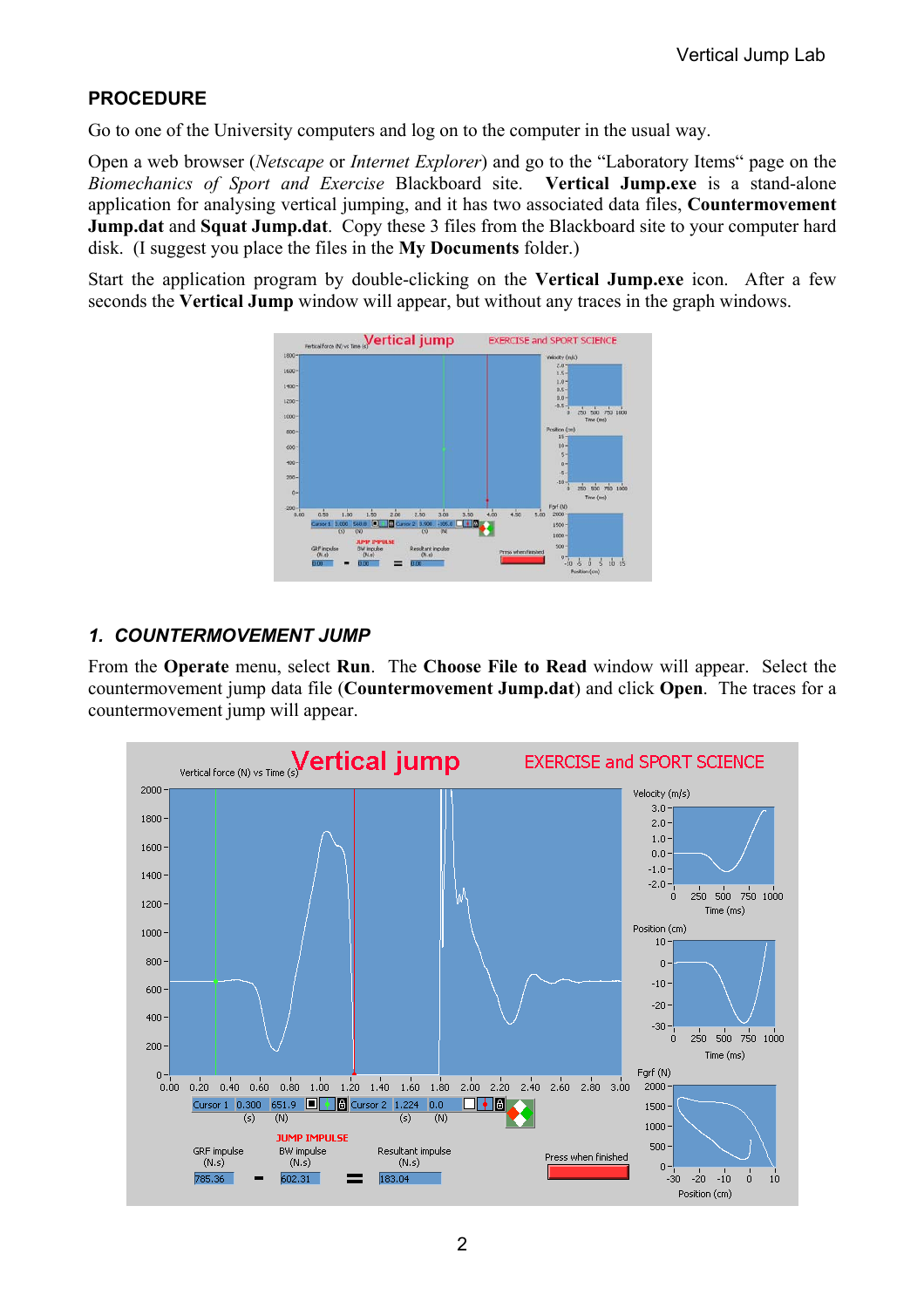# *Force-Time Curve*

The main graph shows vertical ground reaction force (in newtons) on the vertical axis, and time (in seconds) on the horizontal axis. Identify the following regions on the force-time curve:

- initial stationary position  $(F_{\text{GRF}} = BW)$
- unweighting phase  $(F_{\text{GRF}} < BW)$
- propulsion phase  $(F_{\text{GRF}} > BW)$
- instant of take-off  $(F_{\text{GRF}} = 0 \text{ N})$
- flight phase  $(F_{\text{GRF}} = 0 \text{ N})$
- instant of landing
- the landing 'impact' force peak
- final stationary position  $(F_{\text{GRF}} = BW)$ .

You might wish to enlarge the graph by changing the ranges of the time and force axes. Suggested ranges are 0.00 to 3.00 seconds, and 0 to 2000 N. Select the end value of the time axis (should be 5.00) by clicking with the mouse. Type in the new end value (3.00), then press the **Enter** key. Repeat for the force axis.

There are two coloured vertical lines (cursors) on the force-time graph. Click on one of the cursors with the mouse. Hold down the left-hand mouse button and drag the cursor to the left and right. The time (in seconds) and force (in newtons) corresponding to the positions of the cursor are displayed in the **Cursor 1** and **Cursor 2** boxes below the graph.

## *Trouble-Shooting (if you have problems)*

When rescaling the time axis, make sure that the cursors are within the selected time interval, otherwise you will lose the cursors. If you find that you have lost a cursor, rescale the time axis to the original settings (0.00 to 5.00 seconds).

Minor software bug #1: Changing the time axis scale will reset the force axis scale to the original setting (0 to 4000 N).

Minor software bug #2: When the cursors are moved to the far left or right of the graph, the curve might scroll out of view. Reset the curve into view by typing the appropriate start and finish times (or forces) into the graph axes. (Don't forget to press the **Enter** key after inserting the values.)

Fixing Difficult Software Problems: If all else fails, click on the **Press when Finished** button, then select **Exit** from the **File** menu. Start the application program as before.

## *Vertical Velocity and Vertical Position Curves*

There are three graphs to the right of the main force-time graph. These are graphs of:

- vertical velocity (in  $m/s$ ) versus time (in milliseconds)
- vertical position (in cm) versus time (in milliseconds)
- vertical ground reaction force (in newtons) versus vertical position (in cm).

Consider only the first two graphs (velocity-time and position-time). These curves are obtained from calculations using the force-time data between the green (start) and red (finish) cursors.

Place the green cursor in a region of constant force  $(F_{GRF} = BW)$  just before the start of the jump. Place the red cursor slightly to the right of the green cursor. Slowly move the red cursor along the time axis and watch the curves of velocity-time and position-time. Stop when you reach the instant of landing.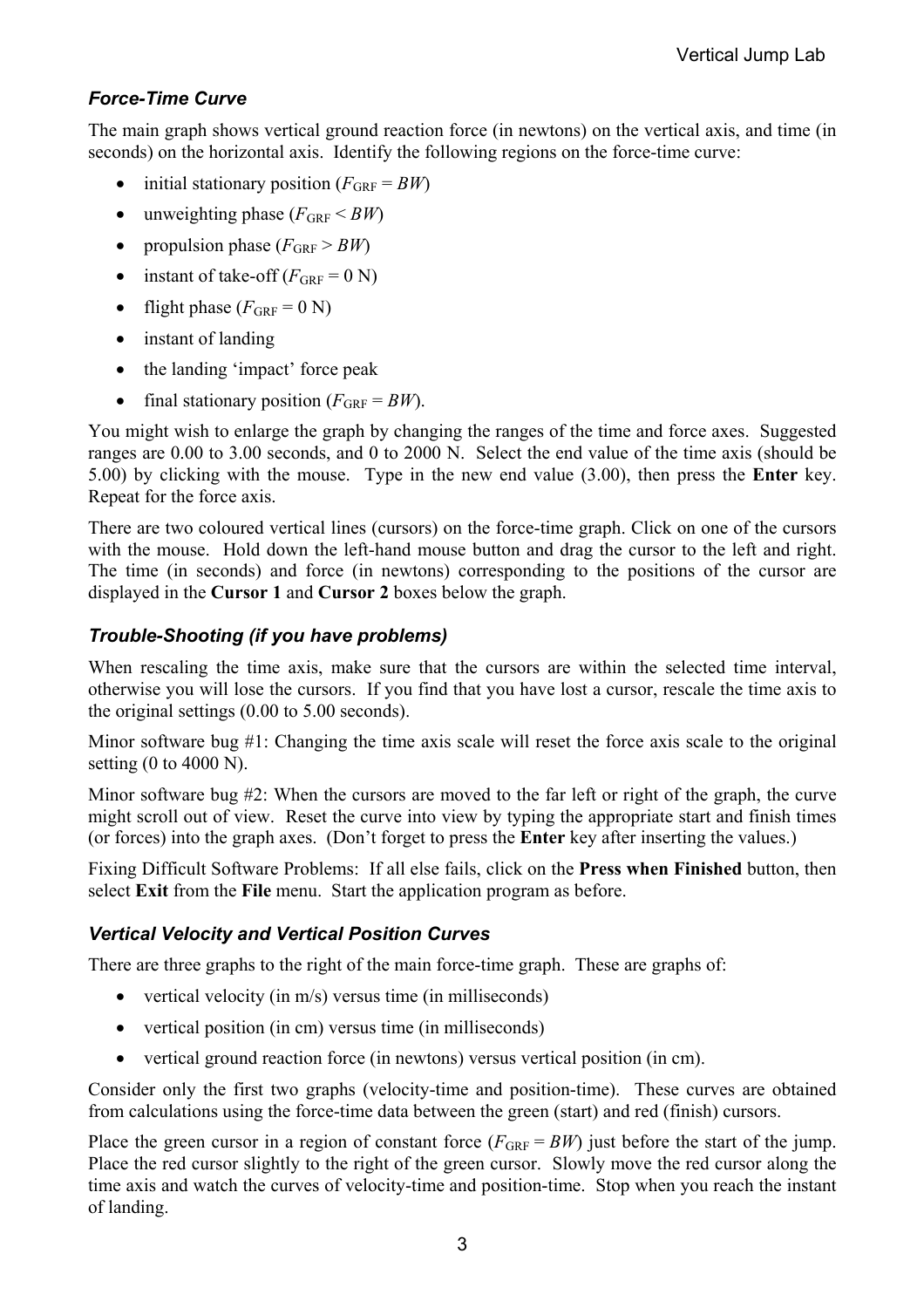Move the red cursor about, and accurately identify the following points:

- vertical velocity is greatest downwards (negative) during the countermovement
- vertical velocity is greatest upwards (positive)
- lowest point in the countermovement (vertical position is a minimum, and vertical velocity is zero)
- peak of the jump (vertical position is a maximum, and vertical velocity is zero).

Mark these points on the graph of the force-time curve below.



What is the jumper's vertical height at the instant of take-off? Is this what you expect?

Where on the force-time curve is the lowest point in the countermovement? Is this what you expect?

Why is the maximum vertical velocity just before take-off (and not at the instant of take-off)?

## *Force vs Vertical Position Curve*

Place the green cursor in a region of constant force  $(F_{GRF} = BW)$  just before the start of the jump. Place the red cursor slightly to the right of the green cursor. Slowly move the red cursor along the time axis and watch the graph of force-position. This graph might take a while for you to interpret. Make sure you understand this graph.

## *Finish*

When you have finished analysing the countermovement jump, click on the red **Press when Finished** button at the lower right of the **Vertical Jump** window.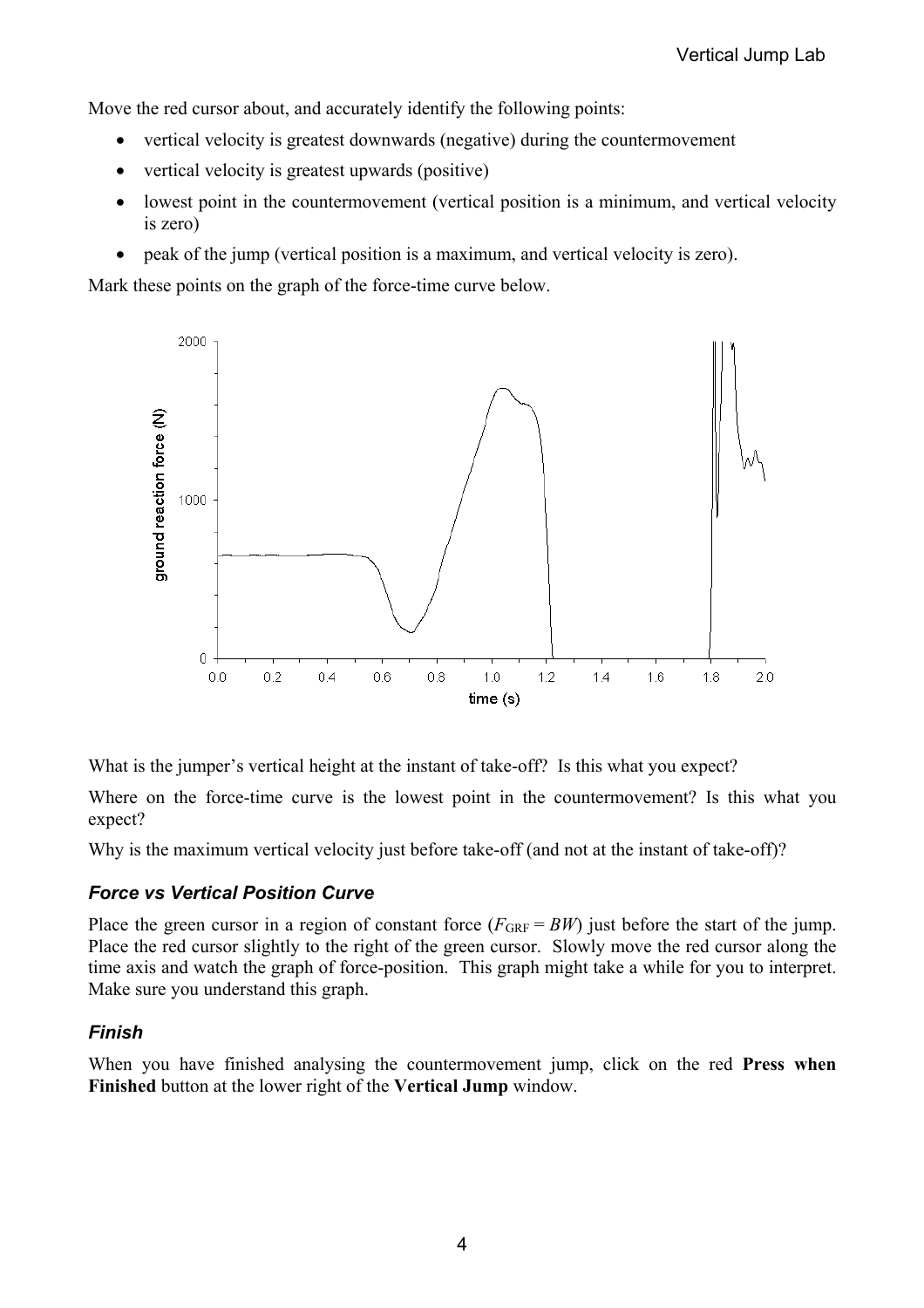#### *2. SQUAT JUMP*

From the **Operate** menu, select **Run**. The **Chose File to Read** window will appear. Select the squat jump data file (**Squat Jump.dat**) and click **Open**. The traces for a squat jump will appear. Go through the same analysis for the squat jump as was done for the countermovement jump.





#### *Finish*

When you have finished analysing the squat jump, click on the red **Press when Finished** button at the lower right of the **Vertical Jump** window.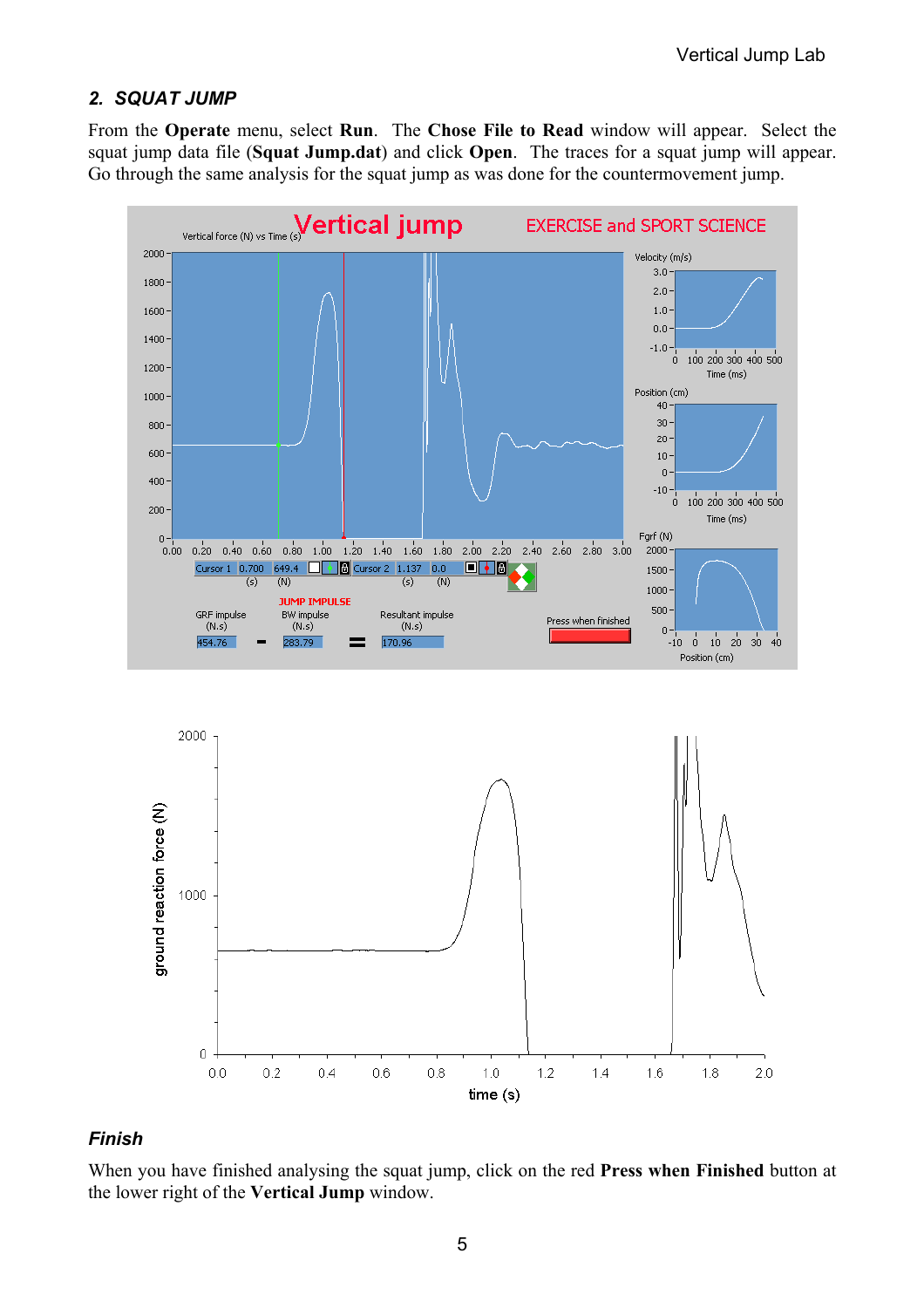#### *3. JUMP HEIGHT*

Here, you will investigate two methods of calculating the height of the jump from the force platform data; (1) the flight time method, and (2) the impulse-momentum method. Both methods calculate the flight height from knowledge of the velocity of the jumper's c.m. at the instant of takeoff.



The relation between flight height  $y_{\text{flight}}$  and takeoff velocity  $v_{\text{take-off}}$  can be obtained by applying the law of conservation of mechanical energy to the flight phase of the jump. The mechanical energy (*E*) of the jumper is the sum of the kinetic energy ( $KE = \frac{1}{2}mv^2$ ) and gravitational potential energy (*PE* = *mgy*). In vertical jumping the effect of air resistance is negligible, and so in the flight phase the jumper can be considered as a projectile in free flight. The mechanical energy of the jumper at one instant is therefore the same as the mechanical energy at any other instant. We consider the changes in mechanical energy between the instant of takeoff (*take-off*) and the instant the jumper reaches the peak of the jump (*peak*).

$$
E_{\text{take-off}} = E_{\text{peak}}
$$
  

$$
KE_{\text{take-off}} + PE_{\text{take-off}} = KE_{\text{peak}} + PE_{\text{peak}}
$$
  

$$
\frac{1}{2}mv_{\text{take-off}}^2 + mgy_{\text{take-off}} = \frac{1}{2}mv_{\text{peak}}^2 + mgy_{\text{peak}}.
$$

The mass of the jumper can be cancelled from both sides of the equation, leaving

$$
\frac{1}{2} \nu_{\text{take-off}}^2 + gy_{\text{take-off}} = \frac{1}{2} \nu_{\text{peak}}^2 + gy_{\text{peak}}.
$$

At the peak of the jump the vertical velocity of the jumper is zero ( $v_{\text{peak}} = 0$ ), so,

$$
\frac{1}{2}v_{\text{take-off}}^2 + gy_{\text{take-off}} = gy_{\text{peak}}.
$$

Rearranging gives,

$$
y_{\text{peak}} - y_{\text{take-off}} = \frac{v_{\text{take-off}}^2}{2g}.
$$

The flight height is then given by

$$
y_{\text{flight}} = y_{\text{peak}} - y_{\text{take-off}} = \frac{v_{\text{take-off}}^2}{2g}.
$$
 (1)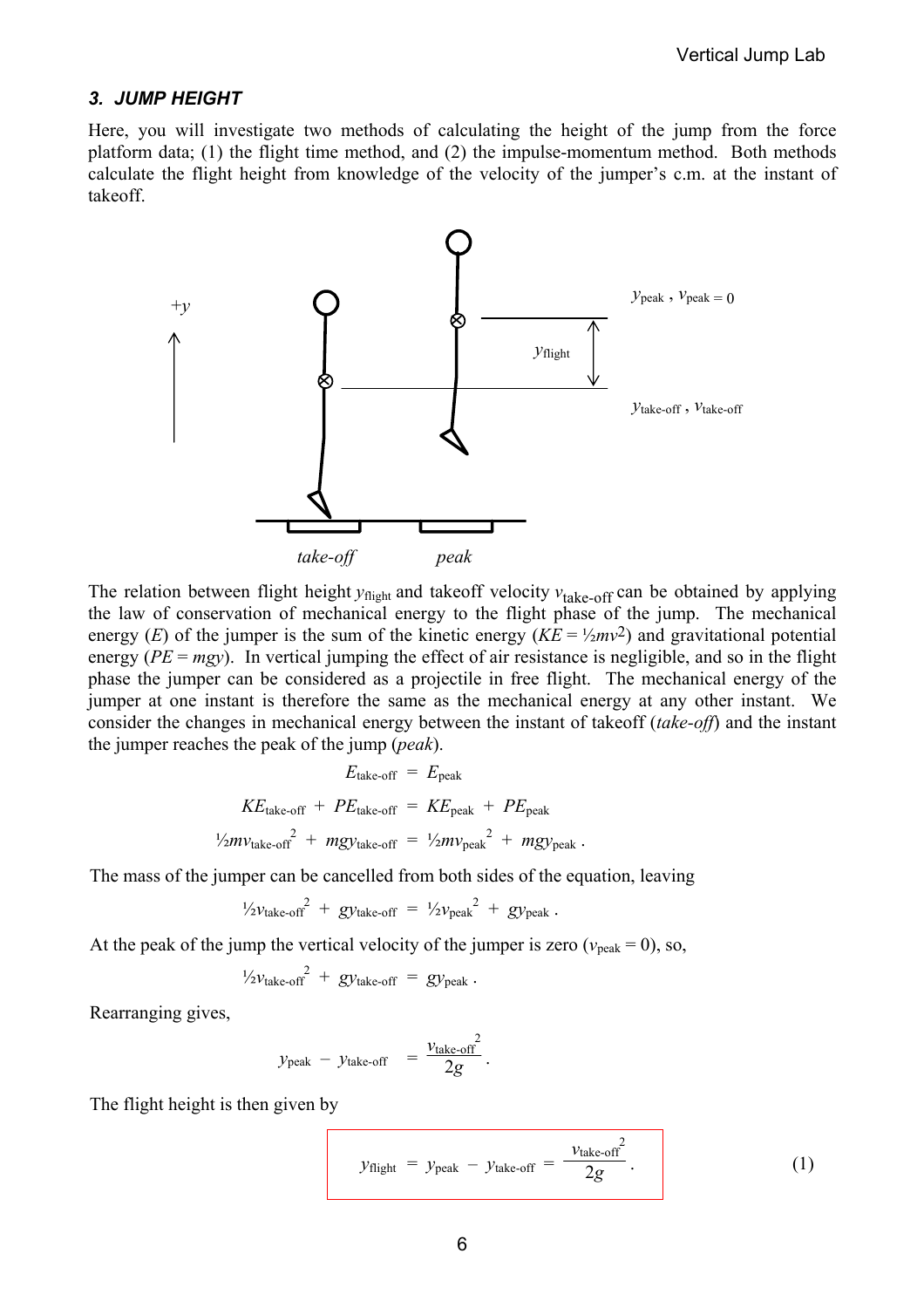That is, we can calculate the flight height of a jump if we know the jumper's take-off velocity.

#### *Flight Time Method*

The average acceleration, *a*, of a moving body is given by

$$
a = \frac{\Delta v}{\Delta t} = \frac{v_2 - v_1}{t_2 - t_1}
$$

where  $v_1$  and  $v_2$  are the velocities at some initial and final times,  $t_1$  and  $t_2$ . For a body in free flight the acceleration is the acceleration due to gravity,  $a = -g$ . Here, we let the initial time be the instant of takeoff and the final time be the instant of landing, and so the time of flight of the jump is  $t_{\text{flight}} = t_2 - t_1$ . The equation above then becomes

$$
-g = \frac{v_2 - v_1}{t_{\text{flight}}}.
$$

If we assume the height of the jumper's c.m. at the instant of landing is the same as at the instant of takeoff, then  $v_2 = -v_1$ , and so the takeoff velocity of the jumper is given by

$$
-g = \frac{-2 v_1}{t_{\text{flight}}}
$$
  
\n
$$
\therefore v_1 = \frac{g t_{\text{flight}}}{2}
$$
  
\n
$$
v_{\text{take-off}} = \frac{g t_{\text{flight}}}{2}
$$
 (2)

where we have made the substitution,  $v_1 = v_{\text{take-off}}$ . That is, we can calculate the jumper's take-off velocity from a measurement of the flight time of the jump (using a force platform).

*Exercise:* Use equations (1) and (2) to find an expression for the flight height in terms of the flight time.

$$
y_{\text{flight}} = \qquad (3)
$$

That is, we can also calculate the flight height of a jump directly from the flight time.

Use the cursors on the force-time curve to determine:

| jumper's body weight                      | $BW = mg$ |                     |  |  |
|-------------------------------------------|-----------|---------------------|--|--|
| flight time of countermovement jump (CMJ) |           | $I_{\text{flight}}$ |  |  |
| flight time of squat jump (SJ)            |           | $I_{\text{flight}}$ |  |  |

Calculate the take-off velocity and flight height for the two jumps:

For the countermovement jump (CMJ):

| take-off velocity | $v_{\rm take-off}$ | $=$ | m/s |
|-------------------|--------------------|-----|-----|
| flight height     | Vflight            | $=$ | m   |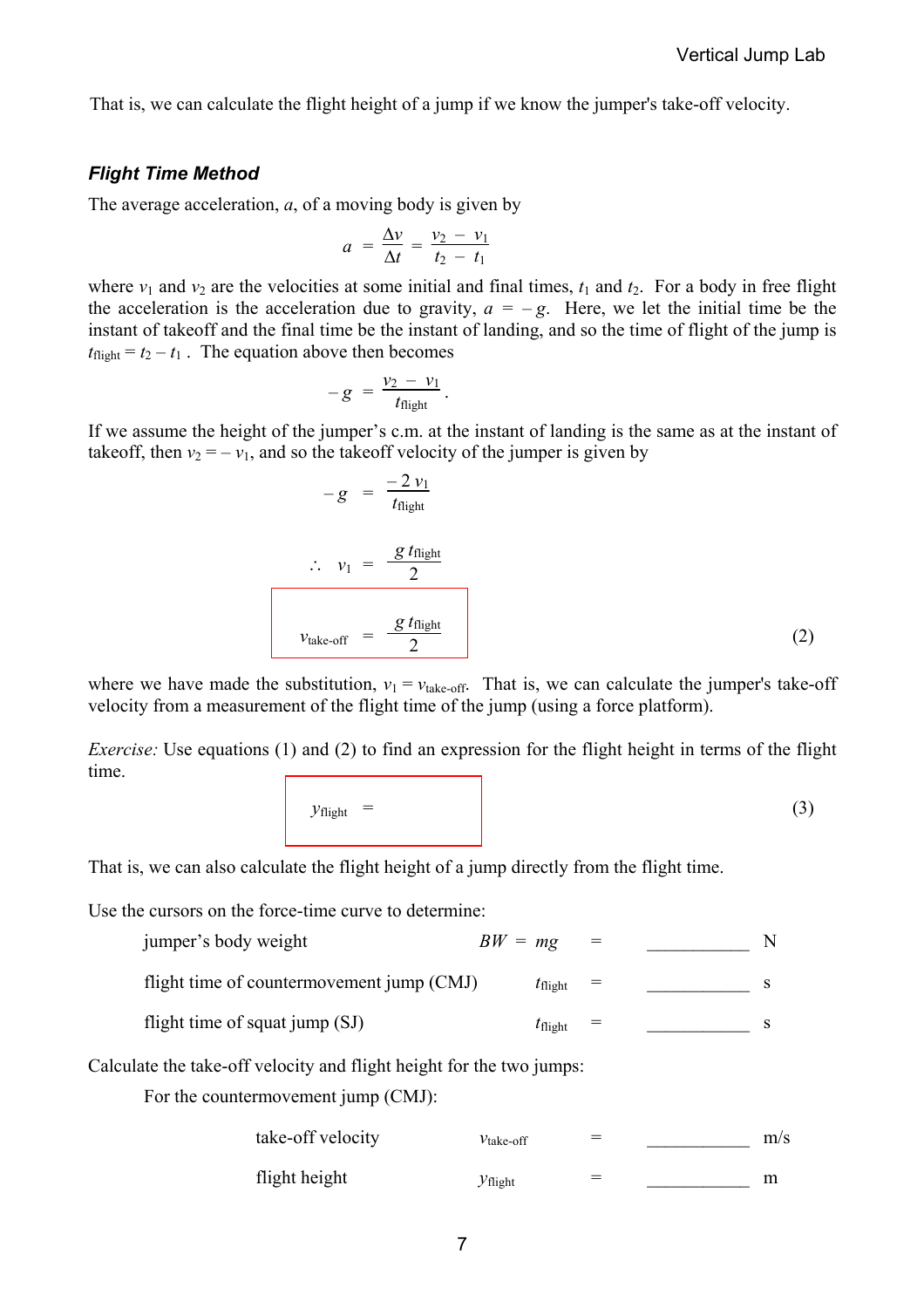For the squat jump (SJ):

| take-off velocity | $v_{\text{take-off}}$ | $=$ | m/s |
|-------------------|-----------------------|-----|-----|
| flight height     | $\mathcal{Y}$ flight  | $=$ | m   |

Examine your values of the jumper's body weight, flight time, take-off velocity, and flight height. Do they seem reasonable? Compare the flight heights for the countermovement jump and the squat jump. Is this what you expect? Explain any differences.

#### *Impulse-Momentum Method*

The general form of the impulse-momentum relation is

$$
\overrightarrow{J} = \int_{t_1}^{t_2} \overrightarrow{F} dt = m \overrightarrow{v_2} - m \overrightarrow{v_1}
$$

where  $\overrightarrow{J}$  is the impulse of a resultant force  $\overrightarrow{F}$  acting on a body over a time interval  $t_1$  to  $t_2$ . The impulse causes a change in the momentum  $(mv)$  of the body, where *m* is the mass of the body and  $v_1$ and  $v_2$  are the initial and final velocities of the body.

If you are unfamiliar with the concept of an 'integral', the most important point to remember is that  $\int$ *t*2  $\overrightarrow{F}$  *dt* means "the area under the *F* versus *t* curve, between the times  $t_1$  and  $t_2$ ".

In a standing vertical jump, the forces and motion are in the vertical direction. The resultant vertical force on the jumper is  $F = F_{GRF} - mg$ , where  $F_{GRF}$  is the vertical ground reaction force exerted on the jumper and *mg* is the jumper's body weight.

Here we wish to find the take-off velocity of the jumper. We can use the impulse-momentum to find the take-off velocity if we let the initial time be the start of the jump and the final time be the instant of takeoff. The impulse-momentum relation in the vertical direction for a standing vertical jump is then

$$
J = \int_{t_{\text{start}}}^{t_{\text{take-off}}} (F_{\text{GRF}} - mg) dt = m v_{\text{take-off}} - m v_{\text{start}}
$$

At the start of the jump the jumper is stationary ( $v_{\text{start}} = 0$ ), so

$$
J = \int_{t_{\text{state-off}}}^{t_{\text{take-off}}} (F_{\text{GRF}} - mg) dt = m v_{\text{take-off}}
$$

The impulse due to the resultant force  $(F_{GRF} - mg)$  can be considered as two separate impulses;

$$
J = \int_{t_{\text{take-off}}}^{t_{\text{take-off}}} f_{\text{GRF}} dt - \int_{t_{\text{start}}}^{t_{\text{take-off}}} mg dt = m v_{\text{take-off}}
$$

which becomes

*t*1

$$
J = J_{GRF} - J_{BW} = m v_{take-off}
$$
 (4)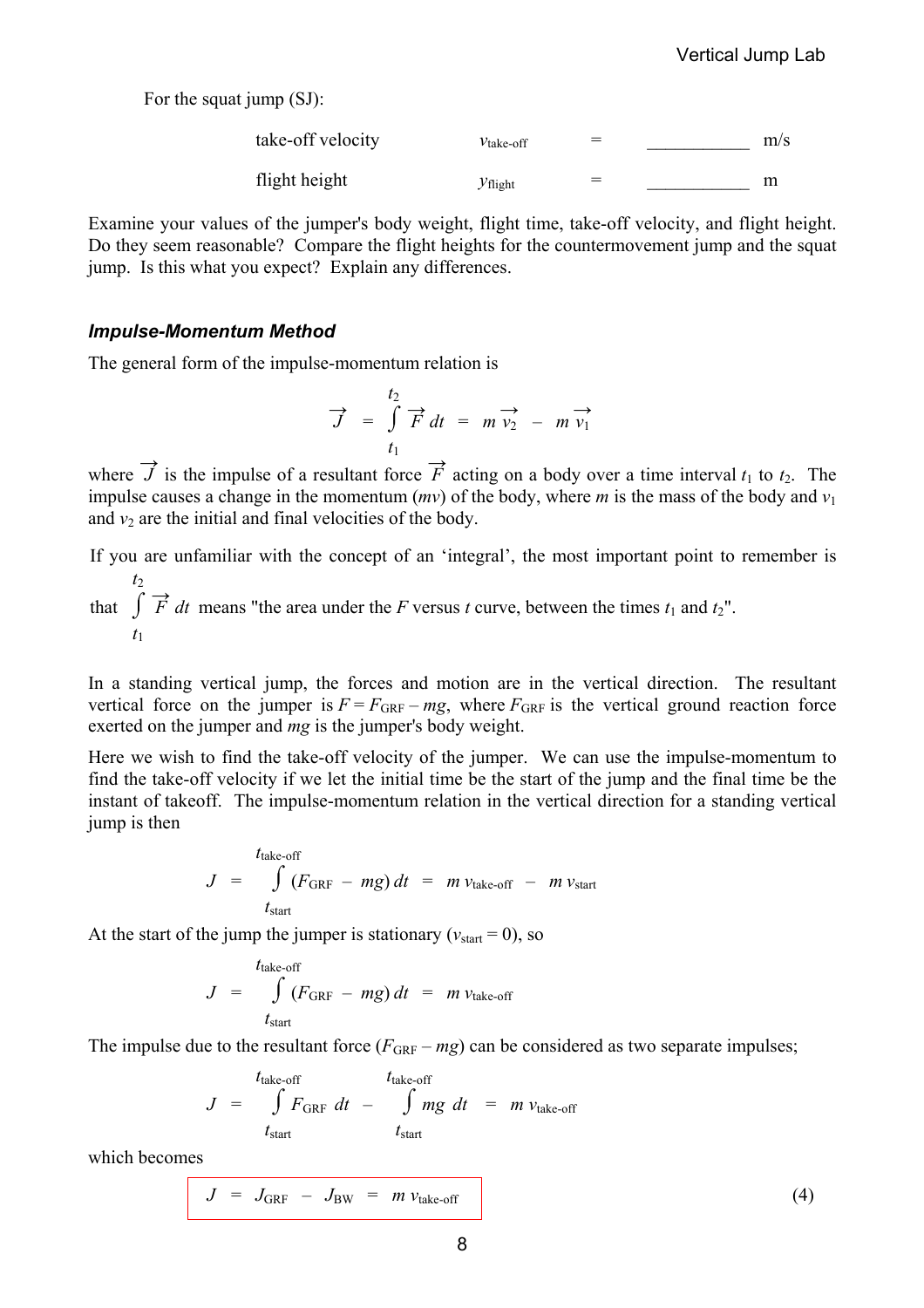where  $J_{\text{GRF}}$  is the impulse due to the vertical ground reaction force, and  $J_{\text{BW}}$  is the impulse due to body weight.

That is, if we measure the impulse due to the ground reaction force  $(J_{\text{GRF}})$ , and subtract the impulse due to body weight  $(J_{BW})$ , we will be able to calculate the jumper's take-off velocity ( $v_{\text{take-off}}$ ).

On the graphs of the CMJ and SJ below, mark clearly the impulse due to the ground reaction force,  $J_{\text{GRF}}$ , and the impulse due to body weight,  $J_{\text{BW}}$ , by shading the appropriate area on the graph. (You need to take care in deciding upon the appropriate initial and final times. The impulse due to the ground reaction force should be relatively straight forward. However, the body weight curve is not shown on the graph, so you will have to add a body weight curve and then shade the appropriate area between the appropriate initial and final times.)



On the computer screen just below the force-time graph are boxes showing the values of the impulse of the ground reaction force  $(J_{\text{GRF}})$ , the impulse due to body weight  $(J_{\text{BW}})$ , and the resultant impulse (*J*). Use the cursors on the force-time curve to determine  $J_{\text{GRF}}$ ,  $J_{\text{BW}}$ , and *J*, then use the impulse-momentum relation to calculate the take-off velocity and flight height of the two jumps.